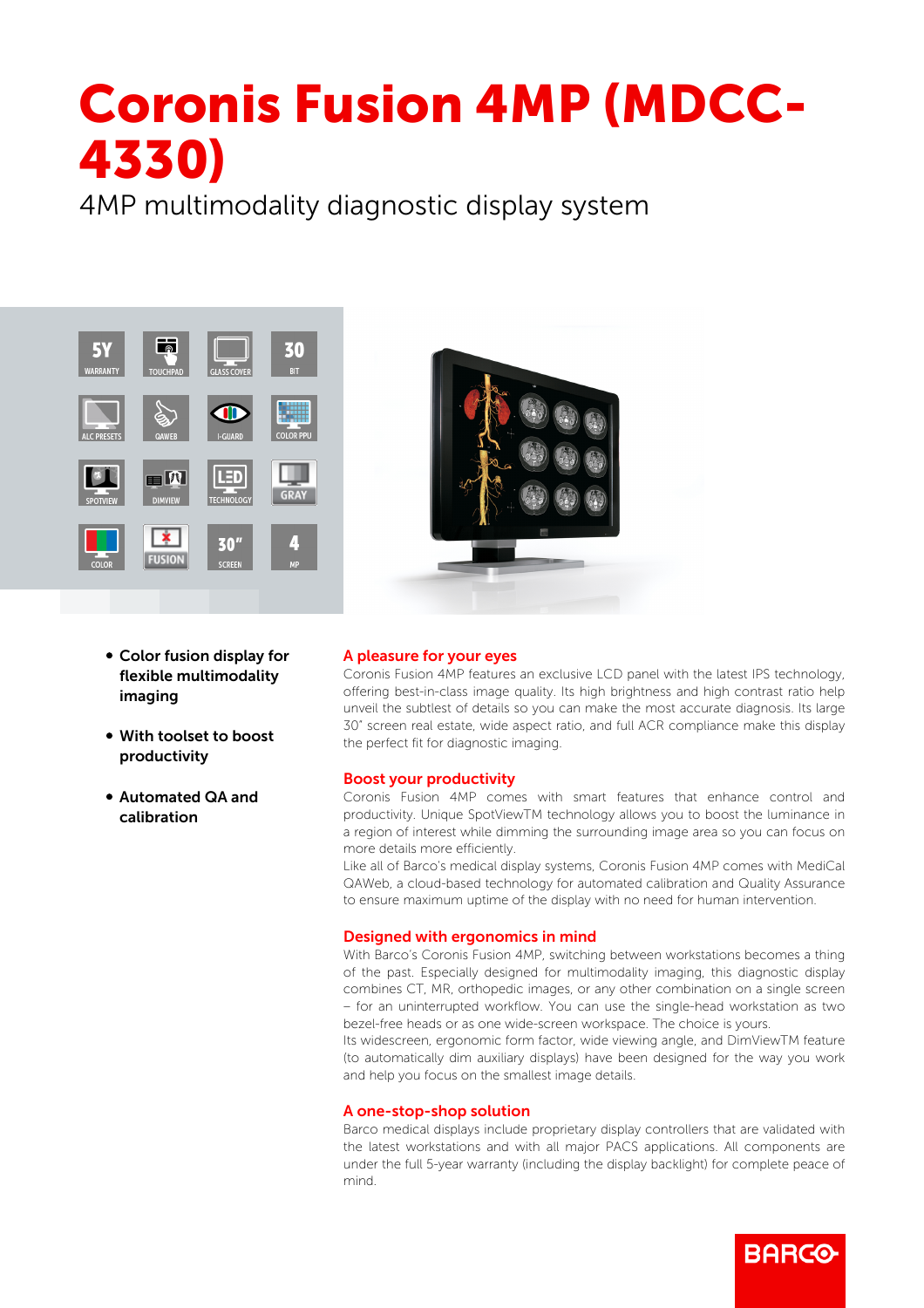| <b>PRODUCT SPECIFICATIONS</b>                   | <b>CORONIS FUSION 4MP (MDCC-4330)</b>                                                                                                                  |
|-------------------------------------------------|--------------------------------------------------------------------------------------------------------------------------------------------------------|
| Screen technology                               | IPS-TFT color LCD                                                                                                                                      |
| Active screen size (diagonal)                   | 773 mm (30.4")                                                                                                                                         |
| Active screen size (H x V)                      | 655 x 410 mm (25.8 x 16.1")                                                                                                                            |
| Aspect ratio (H:V)                              | 16:10                                                                                                                                                  |
| Resolution                                      | Native 4MP (2560 x 1600)<br>Configurable to 2 x 2MP+ (1280 X 1600)<br>Configurable to 2 x 2MP (1200 X 1600)                                            |
| Pixel pitch                                     | 0.256 mm                                                                                                                                               |
| Color imaging                                   | Yes                                                                                                                                                    |
| Gray imaging                                    | Yes                                                                                                                                                    |
| Bit depth                                       | 30 bit                                                                                                                                                 |
| Viewing angle (H, V)                            | 178°                                                                                                                                                   |
| Uniform Luminance Technology (ULT)              | Color PPU                                                                                                                                              |
| Ambient Light Compensation (ALC)                | Yes, reading room selection                                                                                                                            |
| Ambient light sensor                            | Yes                                                                                                                                                    |
| <b>Backlight Output Stabilization (BLOS)</b>    | Yes $(2x)$                                                                                                                                             |
| Front sensor                                    | I-Guard                                                                                                                                                |
| Maximum luminance (panel typical)               | 1050 cd/ $m^2$                                                                                                                                         |
| <b>DICOM</b> calibrated luminance               | $600 \text{ cd/m}^2$                                                                                                                                   |
| Contrast ratio (panel typical)                  | 1500:1                                                                                                                                                 |
| Response time (Tr + Tf) (typical)               | 18 <sub>ms</sub>                                                                                                                                       |
| Housing color                                   | Black/Silver                                                                                                                                           |
| Video input signals                             | DVI-D Dual Link (2x), DisplayPort (2x)                                                                                                                 |
| USB ports                                       | 1x USB 2.0 upstream (endpoint)<br>3x USB 2.0 downstream                                                                                                |
| Power requirements                              | External power supply (100-240 Vac, 50-60 Hz)                                                                                                          |
| Power consumption                               | 100 W (nominal) @ calibrated luminance of 600 cd/m <sup>2</sup><br>64 W (nominal) @ calibrated luminance of 400 cd/m <sup>2</sup><br>< 0.5 W (standby) |
| OSD languages                                   | English, German, French, Dutch, Spanish, Italian, Portuguese, Polish, Russian, Swedish, Chinese<br>(simplified), Japanese, Korean, Arabic              |
| Dimensions with stand ( $W \times H \times D$ ) | Portrait: N/A<br>Landscape: 731 x 528~628 x 259 mm                                                                                                     |
| Dimensions w/o stand (W x H x D)                | Portrait: N/A<br>Landscape: 731 x 485 x 140 mm                                                                                                         |
| Dimensions packaged (W x H x D)                 | 800 x 700 x 300 mm                                                                                                                                     |
| Net weight with stand                           | 20.5 kg                                                                                                                                                |
| Net weight w/o stand                            | 14 kg                                                                                                                                                  |
| Net weight packaged                             | 27.5 kg (without accessories)                                                                                                                          |
| Tilt                                            | $-5^{\circ}$ to $+25^{\circ}$                                                                                                                          |
| Swivel                                          | $-30^\circ$ to $+30^\circ$                                                                                                                             |
| Pivot                                           | N/A                                                                                                                                                    |
| Height adjustment range                         | 100 mm                                                                                                                                                 |
| Mounting standard                               | VESA (100 mm)                                                                                                                                          |